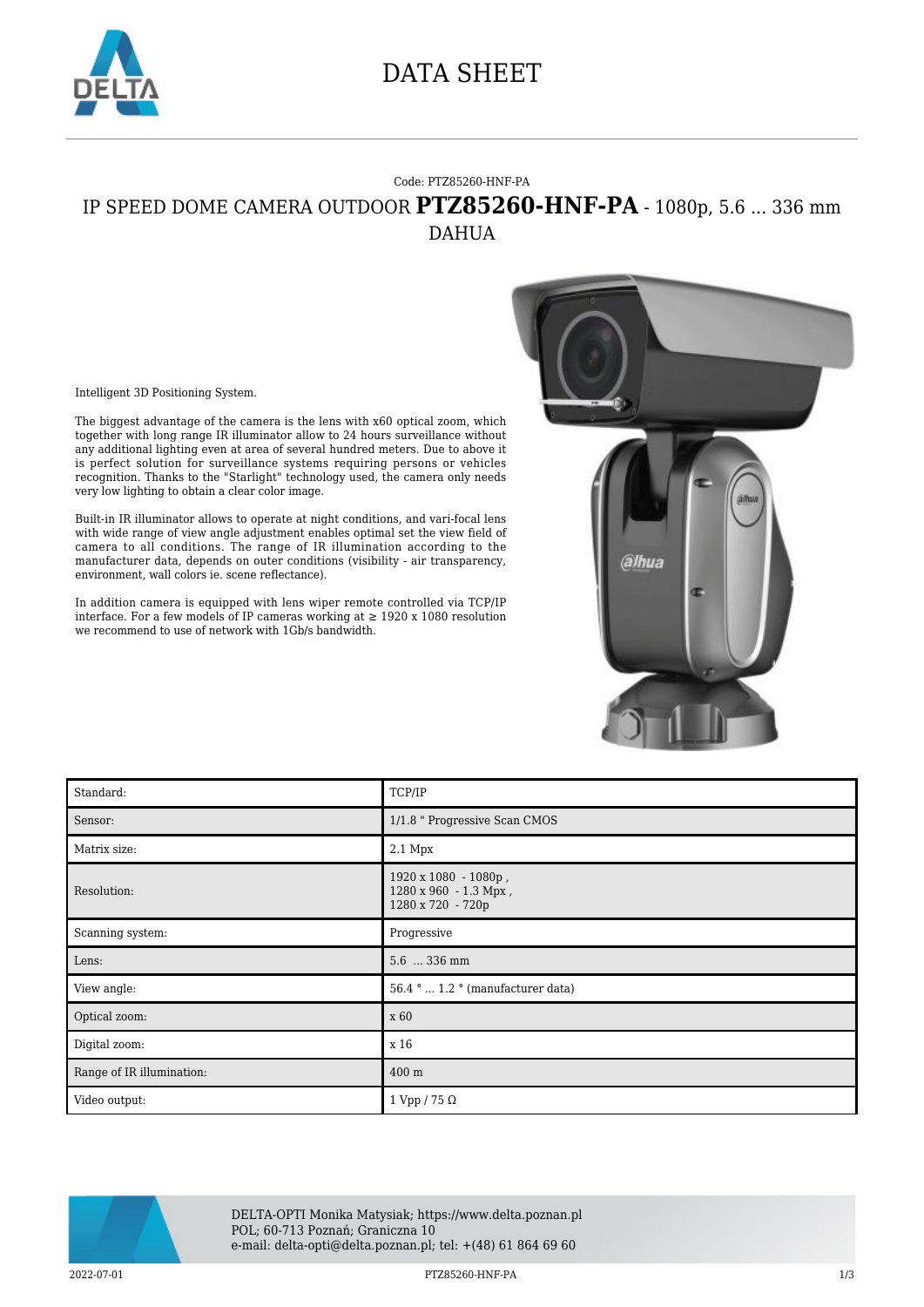

## DATA SHEET

| Preset rotation speed:           | • 160 °/s (horizontal)<br>$\cdot$ 60 $\degree$ /s (vertical)                                                                                                                          |
|----------------------------------|---------------------------------------------------------------------------------------------------------------------------------------------------------------------------------------|
| Rotation speed (manual control): | $\cdot$ 0.1 $\degree$ /s  160 $\degree$ /s (horizontal)<br>• $0.1 \degree$ /s  60 $\degree$ /s (vertical)                                                                             |
| Horizontal rotation range:       | 360 ° continuous                                                                                                                                                                      |
| Vertical rotation range:         | -90 ° $\ldots$ 45 °                                                                                                                                                                   |
| RS-485 interface:                | ✓                                                                                                                                                                                     |
| Protocols:                       | Pelco-D, Pelco-P, DH-SD Auto detection                                                                                                                                                |
| Number of presets:               | 300                                                                                                                                                                                   |
| Horizontal scan:                 | ✓                                                                                                                                                                                     |
| Route settings:                  | 8                                                                                                                                                                                     |
| Image compression method:        | H.265 / H.264H / H.264B / H.264 / MJPEG                                                                                                                                               |
| Alarm inputs / outputs:          | 7/2                                                                                                                                                                                   |
| Audio:                           | • 1 Audio input<br>• 1 Audio output<br>• Bi-directional audio streaming support                                                                                                       |
| Main stream frame rate:          | 1  25 fps - 1080p                                                                                                                                                                     |
| Network interface:               | 10/100 Base-T (RJ-45)                                                                                                                                                                 |
| Network protocols:               | IPv4/IPv6, HTTP, HTTPS, IEEE 802.1x, QoS, FTP, SMTP, UPnP,<br>SNMPv1/v2c/v3(MIB-2), DNS, DDNS, NTP, RTSP, RTP, TCP/IP, UDP, IGMP, ICMP,<br>DHCP, PPPoE                                |
| <b>WEB</b> Server:               | Built-in, NVR compliance                                                                                                                                                              |
| Max. number of on-line users:    | 20                                                                                                                                                                                    |
| ONVIF:                           | ✓                                                                                                                                                                                     |
| Mobile phones support:           | Port no.: 37777 or access by a cloud (P2P)<br>• Android: Free application DMSS<br>• iOS (iPhone): Free application DMSS                                                               |
| Default IP address:              | 192.168.1.108                                                                                                                                                                         |
| Default admin user / password:   | $admin / -$                                                                                                                                                                           |
| Web browser access ports:        | 80, 37777                                                                                                                                                                             |
| PC client access ports:          | 37777                                                                                                                                                                                 |
| Mobile client access ports:      | 37777                                                                                                                                                                                 |
| Port ONVIF:                      | 80                                                                                                                                                                                    |
| RTSP URL:                        | rtsp://admin:hasło@192.168.1.108:554/cam/realmonitor?channel=1&subtype=0 -<br>Main stream<br>rtsp://admin:hasło@192.168.1.108:554/cam/realmonitor?channel=1&subtype=1 - Sub<br>stream |
| Memory card slot:                | Micro SD memory cards up to 256GB support (possible local recording)                                                                                                                  |



2022-07-01 PTZ85260-HNF-PA 2/3